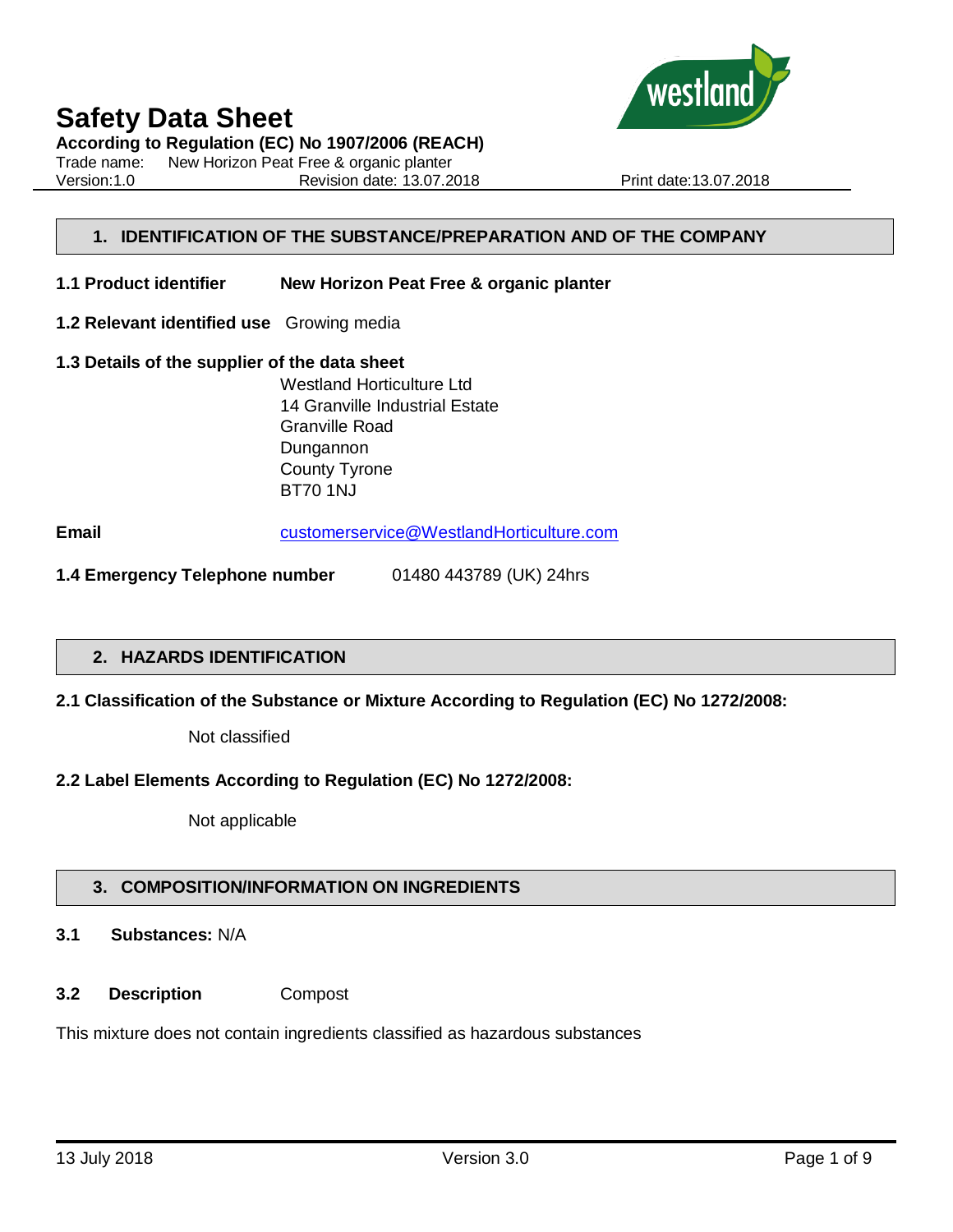

**According to Regulation (EC) No 1907/2006 (REACH)**

Trade name: New Horizon Peat Free & organic planter Version:1.0 Revision date: 13.07.2018 Print date:13.07.2018

# **4. FIRST AID MEASURES**

# **4.1 Description of first aid measures**

**General information:** Have the product container, label or Material Safety Data Sheet with you when calling a poison control center or physician, or going for treatment. Get medical advice is any symptoms occur or persist

- **Inhalation:** Move person to fresh air. Keep patient warm and at rest.
- **Skin Contact:** Wash off with soap and plenty of water.
- **Eye Contact:** Rinse with plenty of water, also under the eyelids, for at least 15 minutes. Remove contact lenses and continue flushing.
- **Ingestion:** Rinse out mouth and then drink water
- **4.2 Most important symptoms and effects, both acute and delayed:** none known
- **4.3 Indication of any immediate medical attention and special treatment needed:** none known

# **5. FIRE FIGHTING MEASURES**

### **5.1 Extinguishing Media:**

The mixture is not classified as flammable as such extinguishing media should be chosen as appropriate for surrounding materials.

#### **5.2 Special Hazards Arising From the Substance or Mixture:**

Fire may produce hazardous products of combustion such as carbon monoxide Exposure to decomposition products may be a hazard to health.

#### **5.3 Advice for Fire Fighters:**

Wear full protective clothing and self-contained breathing apparatus as required

### **Additional Information:** None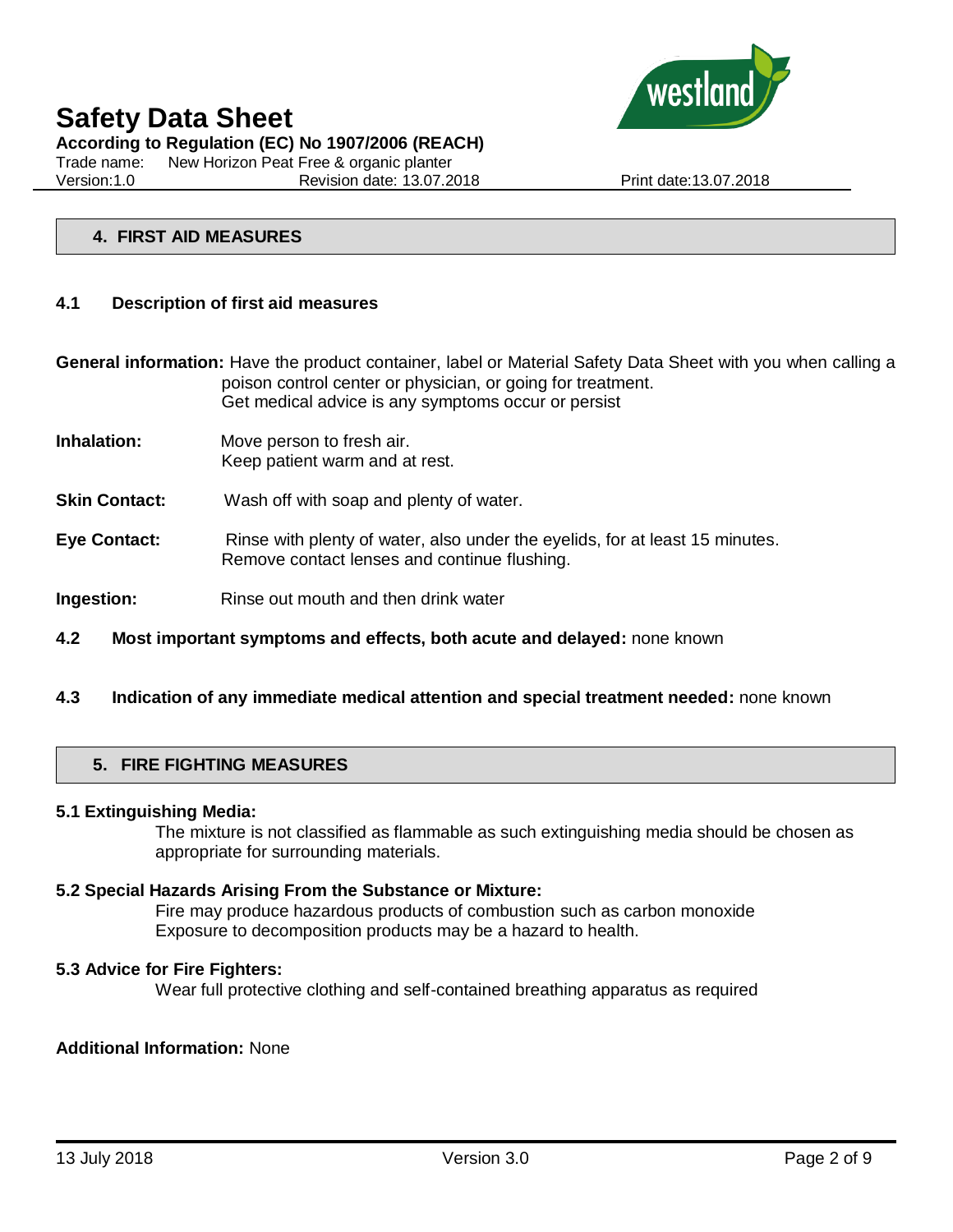

# **According to Regulation (EC) No 1907/2006 (REACH)**

Trade name: New Horizon Peat Free & organic planter Version:1.0 Revision date: 13.07.2018 Print date:13.07.2018

# **6. ACCIDENTAL RELEASE MEASURES**

# **6.1 Personal Precautions, Protective Equipment and Emergency Procedures:**

Avoid formation / breathing of dust Avoid contact with skin and eyes Ensure adequate ventilation

### **6.2 Environmental Precautions:**

Not applicable

# **6.3 Methods and Materials for Containment and Cleaning Up:**

Vacuum or sweep up material Wash affected area with water Place into suitable labelled containers for disposal according to local / national regulations

# **6.4 Reference to other sections:** N/A

# **7. HANDLING AND STORAGE**

# **7.1 Precautions for safe handling**

### **Handling**:

- Prevent dust formation and inhalation
- Avoid contact with eyes and skin
- Wear gloves when handling the product over long periods of time
- Wash hands and observe good hygiene practice after handling this product

### **7.2 Conditions for safe storage, including any incompatibilities**

• Keep product in original labelled containers

### **7.3 Specific End Uses**:

Use as compost according to the instruction on the label

# **8. EXPOSURE CONTROLS / PERSONAL PROTECTION**

# **8.1 Control Parameters**

- **8.1.1 Occupational exposure limits:** No ingredients with limit values that require monitoring at the workplace
- **8.1.2 Biological limit values:** No ingredients with limit values that require monitoring at the workplace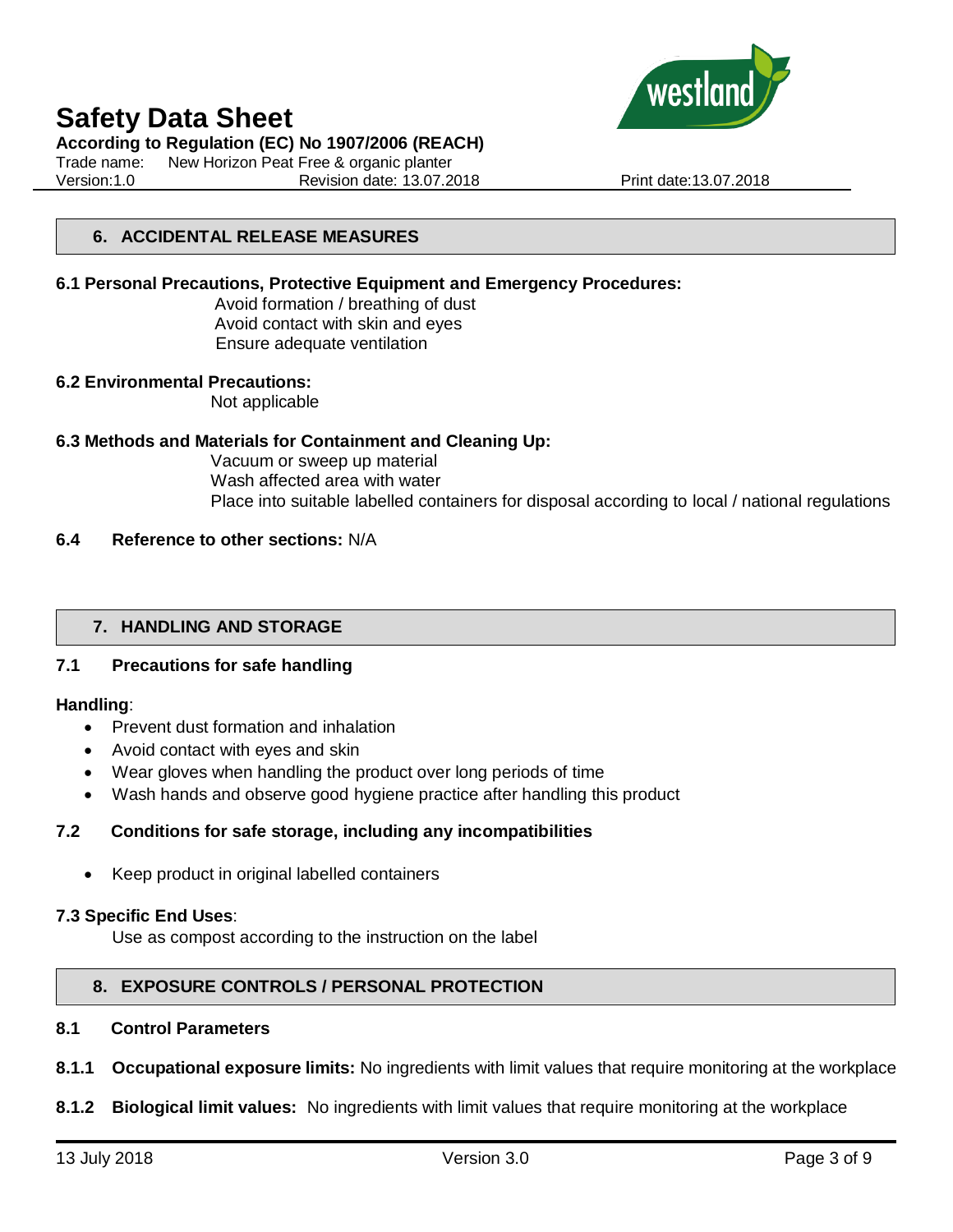

**According to Regulation (EC) No 1907/2006 (REACH)**

Trade name: New Horizon Peat Free & organic planter Version:1.0 Revision date: 13.07.2018 Print date:13.07.2018

# **8.1.3 Exposure limits at intended use:** N/A

**8.1.4 DNEL/PNEC-values:**N/A

# **8.2 Exposure Controls**

**8.2.1 Appropriate engineering measures:** No special ventilation requirements. Avoid high dust concentration and provide ventilation where necessary

### **8.2.2 Personal protective equipment:**

When selecting personal protective equipment, seek appropriate professional advice. Personal protective equipment should be certified to appropriate standards

- **Respiratory Protection:** Not necessary if room is well ventilated Use suitable dust respirator if dust concentration is high or if a risk assessment indicates this is necessary. (Filter P2)
- **Hand Protection:** Wear suitable gloves when handling the product over long periods or if a risk assessment indicates this is necessary. Gloves complying with EN420
- **Eye Protection:** Wear eye protection when a risk assessment indicates this is necessary to avoid exposure to dust. Safety glasses complying with EN166 as a minimum

**Skin and Body Protection:** Protective work clothing

# **8.2.3 Environmental exposure controls:** N/A

**Consumer exposure control:** N/A

# **9 PHYSICAL AND CHEMICAL PROPERTIES**

# **9.1 Information on basic physical and chemical properties**

**Appearance:** crumbly dark brown/black compost

**Physical state:** solid granular type structure

- **Colour:** brown/black
- **Odour:** earthy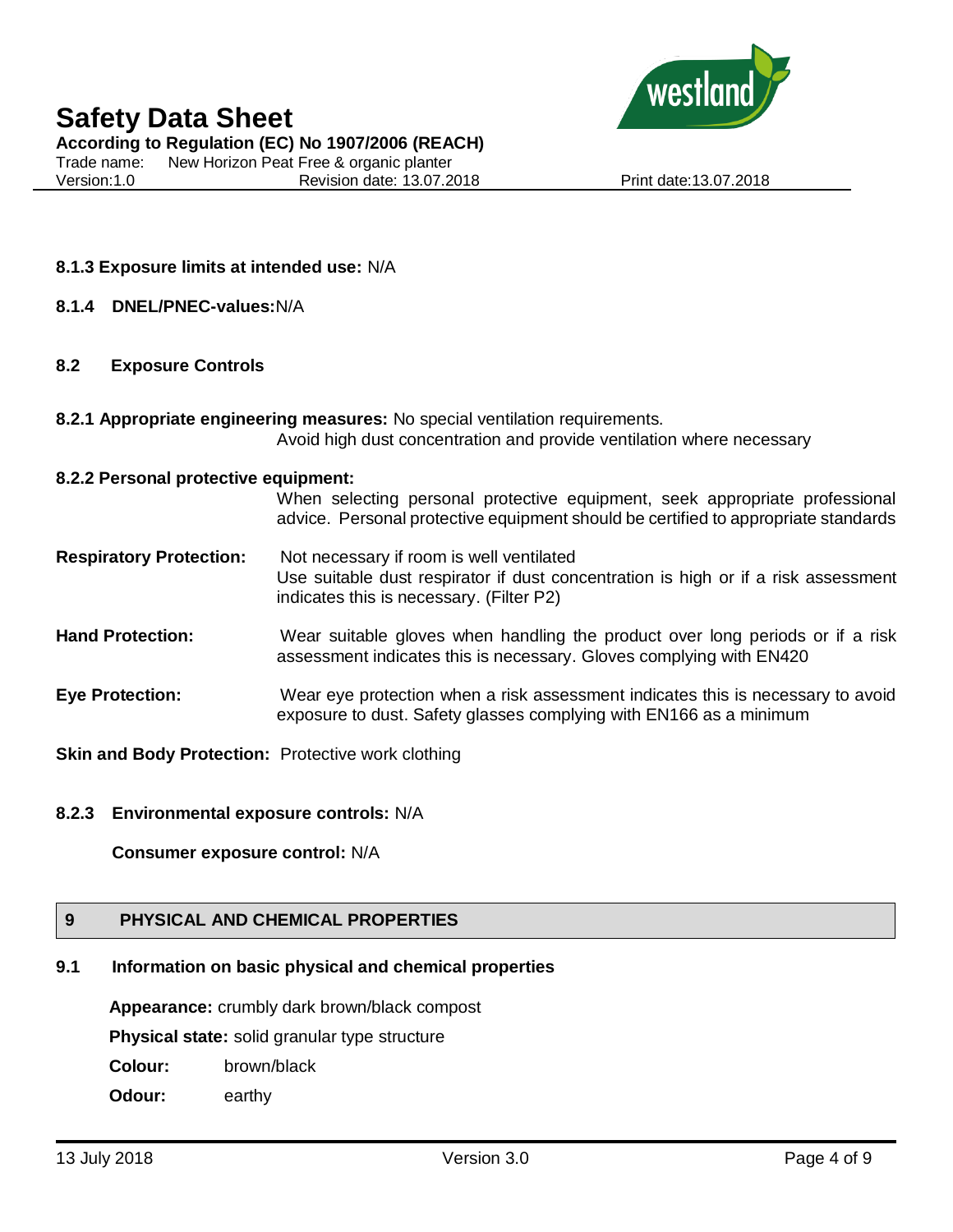

# **According to Regulation (EC) No 1907/2006 (REACH)**

Trade name: New Horizon Peat Free & organic planter<br>Version:1.0 Revision date: 13.07.2 Revision date: 13.07.2018 Print date: 13.07.2018

# **Odour threshold:** unknown

# **9.2 Other information:**

|                               | Value          | <b>Concentration</b> | <b>Method</b>  | <b>Temperature</b> | <b>Pressure</b>              | <b>Remark</b>  |
|-------------------------------|----------------|----------------------|----------------|--------------------|------------------------------|----------------|
| pH                            | $5.5 - 6.0$    |                      | $\blacksquare$ | $20^{\circ}$ C     |                              | $\blacksquare$ |
| <b>Melting point/freezing</b> | $\blacksquare$ | $\blacksquare$       | $\blacksquare$ |                    | $\blacksquare$               | $\blacksquare$ |
| point                         |                |                      |                |                    |                              |                |
| <b>Initial boiling</b>        | $\blacksquare$ | $\blacksquare$       | $\blacksquare$ | $\blacksquare$     | $\blacksquare$               | $\blacksquare$ |
| point/boiling range           |                |                      |                |                    |                              |                |
| <b>Flash point</b>            | $\blacksquare$ | $\blacksquare$       | $\blacksquare$ | $\blacksquare$     | $\blacksquare$               | $\blacksquare$ |
| <b>Evaporation rate</b>       | $\blacksquare$ | $\blacksquare$       | $\blacksquare$ | $\blacksquare$     | $\blacksquare$               | $\blacksquare$ |
| <b>Flammability (solid,</b>   | $\blacksquare$ | $\blacksquare$       | $\blacksquare$ |                    |                              | $\blacksquare$ |
| gas)                          |                |                      |                |                    |                              |                |
| <b>Upper/lower</b>            | $\blacksquare$ | $\blacksquare$       | $\blacksquare$ |                    |                              | $\blacksquare$ |
| flammability or               |                |                      |                |                    |                              |                |
| explosive limits              |                |                      |                |                    |                              |                |
| <b>Upper explosive limits</b> | $\blacksquare$ | $\blacksquare$       | $\blacksquare$ | $\blacksquare$     | $\blacksquare$               | $\blacksquare$ |
| <b>Lower explosive limits</b> |                | $\blacksquare$       | $\blacksquare$ |                    |                              | $\blacksquare$ |
| Vapour pressure               | $\blacksquare$ | $\blacksquare$       | $\blacksquare$ | $\blacksquare$     | $\blacksquare$               | $\blacksquare$ |
| <b>Vapour density</b>         | $\blacksquare$ | $\blacksquare$       | $\blacksquare$ | $\blacksquare$     | $\blacksquare$               | $\blacksquare$ |
| <b>Relative density</b>       | $200 -$        | $\blacksquare$       | $\blacksquare$ |                    | $\blacksquare$               | $\blacksquare$ |
|                               | 250g/l         |                      |                |                    |                              |                |
| Solubility(ies)               |                | $\blacksquare$       | $\blacksquare$ | $\blacksquare$     | $\blacksquare$               | $\blacksquare$ |
| <b>Partition coefficient:</b> | $\blacksquare$ | $\blacksquare$       | $\blacksquare$ |                    |                              | $\blacksquare$ |
| n-octanol/water               |                |                      |                |                    |                              |                |
| Auto-ignition                 | $\blacksquare$ | $\blacksquare$       | $\blacksquare$ | $\blacksquare$     | $\blacksquare$               | $\blacksquare$ |
| temperature                   |                |                      |                |                    |                              |                |
| <b>Decomposition</b>          | $\blacksquare$ | $\blacksquare$       | $\blacksquare$ |                    |                              | $\blacksquare$ |
| temperature                   |                |                      |                |                    |                              |                |
| <b>Viscosity</b>              | $\blacksquare$ | $\blacksquare$       | $\blacksquare$ | $\blacksquare$     | $\blacksquare$               | $\blacksquare$ |
| <b>Viscosity, dynamic</b>     | $\blacksquare$ | $\blacksquare$       | $\blacksquare$ | $\blacksquare$     | $\blacksquare$               | $\blacksquare$ |
| <b>Viscosity, cinematic</b>   | $\blacksquare$ | $\blacksquare$       | $\blacksquare$ | $\blacksquare$     | $\qquad \qquad \blacksquare$ | $\blacksquare$ |
| <b>Explosive properties</b>   | $\blacksquare$ | $\blacksquare$       | $\blacksquare$ | $\blacksquare$     | $\blacksquare$               | $\blacksquare$ |
| <b>Oxidising properties</b>   | $\blacksquare$ | $\blacksquare$       | $\blacksquare$ | $\blacksquare$     |                              | $\blacksquare$ |

# **Other Properties**:

Particle size distribution 0 - 12mm

No other relevant information available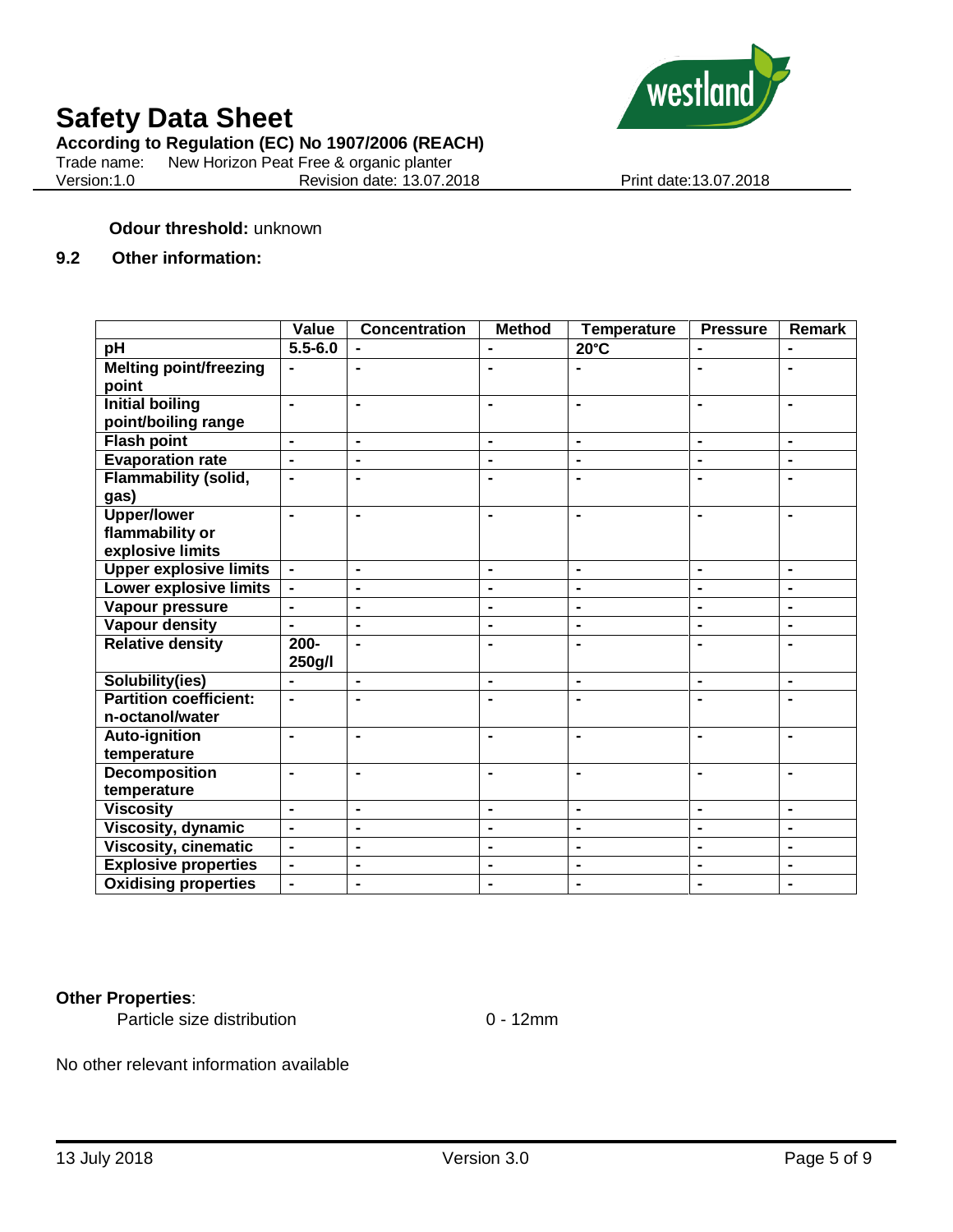

**According to Regulation (EC) No 1907/2006 (REACH)**

Trade name: New Horizon Peat Free & organic planter Version:1.0 Revision date: 13.07.2018 Print date:13.07.2018

# **10 STABILITY AND REACTIVITY**

- **10.1 Reactivity:** Stable under normal conditions of storage, handling and use
- **10.2 Chemical Stability:** Stable under normal conditions of storage, handling and use
- **10.3 Hazardous Reactions**: Hazardous reactions will not occur under normal transport or storage conditions.
- **10.4 Conditions To Avoid**: Extremes of temperature
- **10.5 Incompatible Materials**: Oxidising agents
- **10.6 Hazardous Decomposition**: Heating or fire can release toxic or irritant vapours and fumes

# **11 TOXICOLOGICAL INFORMATION**

**Toxicokinetics, metabolism and distribution**

- **11.1 Information on toxicological effects**
- **Acute Toxicity:** Mixture not classified for acute toxicity

**Skin Corrosion/Irritation:** The mixture is not classified as skin irritant

**Eye Damage/ Irritation:** The mixture is not classified for eye damage

**Respiratory or Skin Sensitization:** The mixture is not classified as a sensitizer

# **CMR effects (carcinogenity, mutagenicity and toxicity for reproduction):**

The mixture is not classified as mutagenic, carcinogen, reproductive toxic or aspiration hazard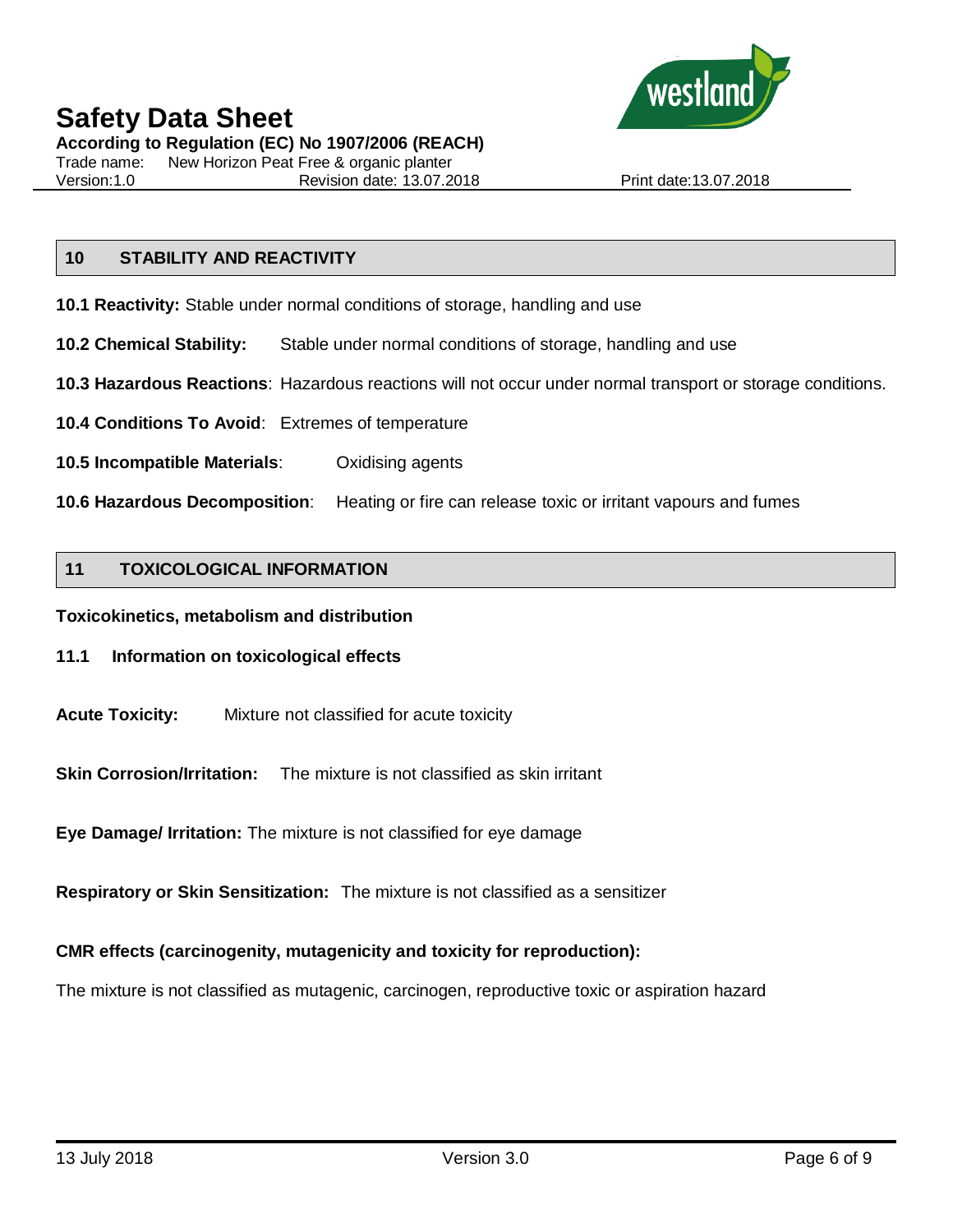

**According to Regulation (EC) No 1907/2006 (REACH)**

Trade name: New Horizon Peat Free & organic planter<br>Version:1.0 Revision date: 13.07.2 Revision date: 13.07.2018 Print date:13.07.2018

# **12 ECOLOGICAL INFORMATION**

The mixture is not classified for environmental hazard

**12.1 Toxicity:**

| <b>Aquatic toxicity:</b>            | No information available on mixture |
|-------------------------------------|-------------------------------------|
| <b>Sediment toxicity:</b>           | No information available on mixture |
| <b>Terrestrial toxicity:</b>        | No information available on mixture |
| 12.2 Persistence and Degradability: | No information available on mixture |
| 12.3 Bioaccumulative Potential:     | No information available on mixture |
| 12.4 Mobility in Soil:              | No information available on mixture |
| 12.5 PBT and vPvB assessment:       | No information available on mixture |
| 12.6 Other adverse effects:         | Information not available           |

# **13 DISPOSAL CONSIDERATIONS**

# **13.1 Waste treatment methods**

| <b>Product:</b> | Spread product over land as soil conditioner<br>Check if agriculture use is possible.<br>Where possible recycling is preferred to disposal or incineration.<br>If recycling is not practicable, dispose of in compliance with local regulations. |
|-----------------|--------------------------------------------------------------------------------------------------------------------------------------------------------------------------------------------------------------------------------------------------|
|                 | <b>Contaminated Packaging:</b> Empty remaining contents.<br>Completely empty containers can be put in the bin or disposed of in compliance<br>with applicable local regulations                                                                  |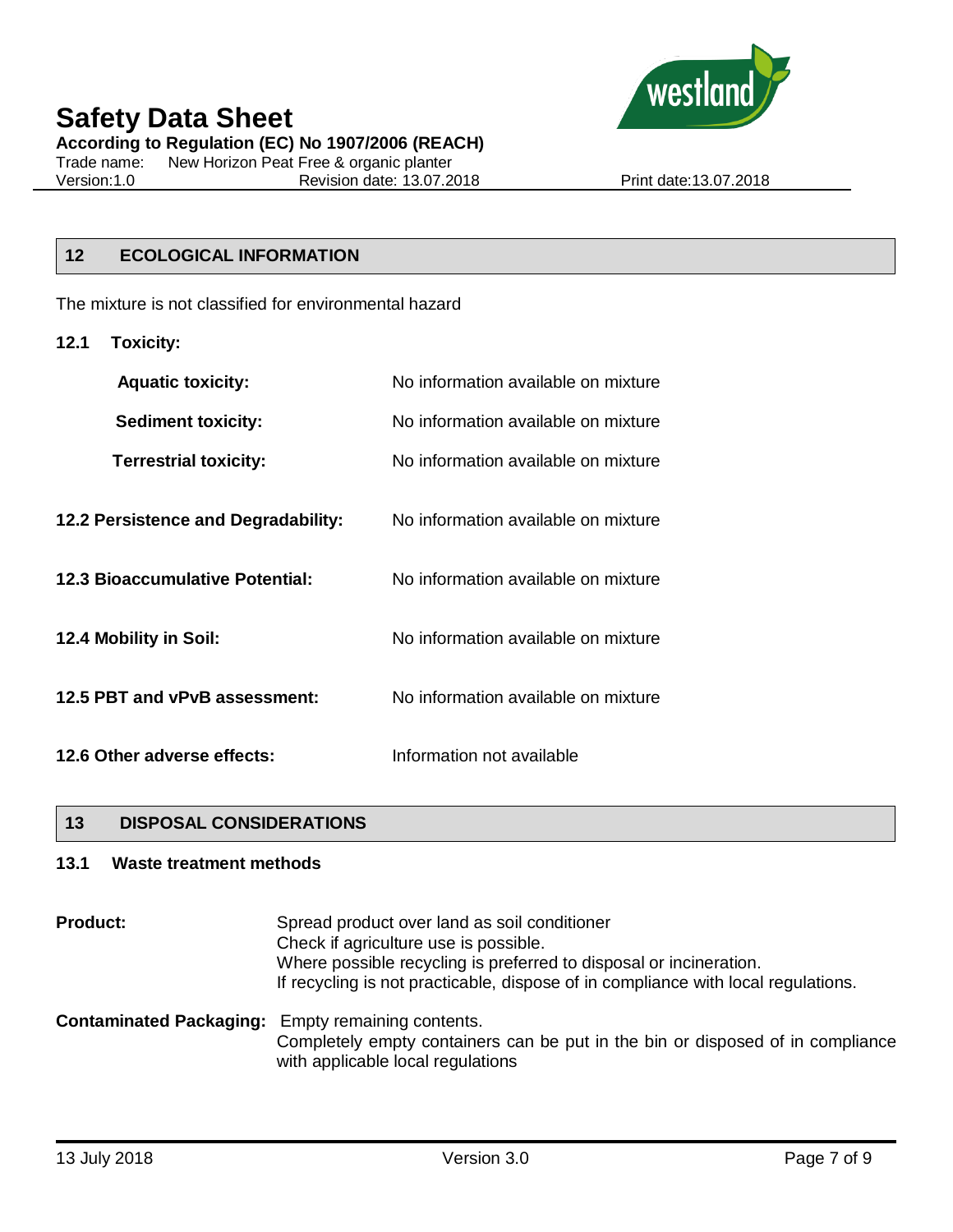

**According to Regulation (EC) No 1907/2006 (REACH)**

Trade name: New Horizon Peat Free & organic planter Version:1.0 Revision date: 13.07.2018 Print date:13.07.2018

# **14 TRANSPORT INFORMATION**

|                         | <b>Land transport</b><br>(ADR/RID) | <b>Inland waterway</b><br>transport (ADN) | Sea transport<br>(IMDG) | Air transport<br>(ICAO-TI / IATA-<br>DGR) |
|-------------------------|------------------------------------|-------------------------------------------|-------------------------|-------------------------------------------|
| 14.1 UN No.             | Not dangerous                      | Not dangerous                             | Not dangerous           | Not dangerous                             |
|                         | goods                              | goods                                     | goods                   | goods                                     |
| 14.2 UN Proper shipping | Not dangerous                      | Not dangerous                             | Not dangerous           | Not dangerous                             |
| name                    | goods                              | goods                                     | goods                   | goods                                     |
| 14.3 Transport hazard   | Not dangerous                      | Not dangerous                             | Not dangerous           | Not dangerous                             |
| class(es)               | goods                              | goods                                     | goods                   | goods                                     |
| Hazard label(s)         | Not dangerous                      | Not dangerous                             | Not dangerous           | Not dangerous                             |
|                         | goods                              | goods                                     | goods                   | goods                                     |
| <b>Packing group</b>    | Not dangerous                      | Not dangerous                             | Not dangerous           | Not dangerous                             |
| 14.4                    | goods                              | goods                                     | goods                   | goods                                     |
| 14.5 Environmental      | Not dangerous                      | Not dangerous                             | Not dangerous           | Not dangerous                             |
| hazards                 | goods                              | goods                                     | goods                   | goods                                     |

# **14.6 Special precautions for user:** None

# **14.7 Transport in bulk according to Annex II of MARPOL 73/78 and the IBC Code**

**Additional information:** None

# **15 REGULATORY INFORMATION**

# **15.1 Safety, health and environmental regulations/legislation specific for the substance of mixture:**

**15.1.1** This mixture is classified in accordance with Directive and Regulation 1272/2008.

**15.2 Chemical Safety Assessment:** A Chemical Safety Assessment has not been undertaken for this mixture